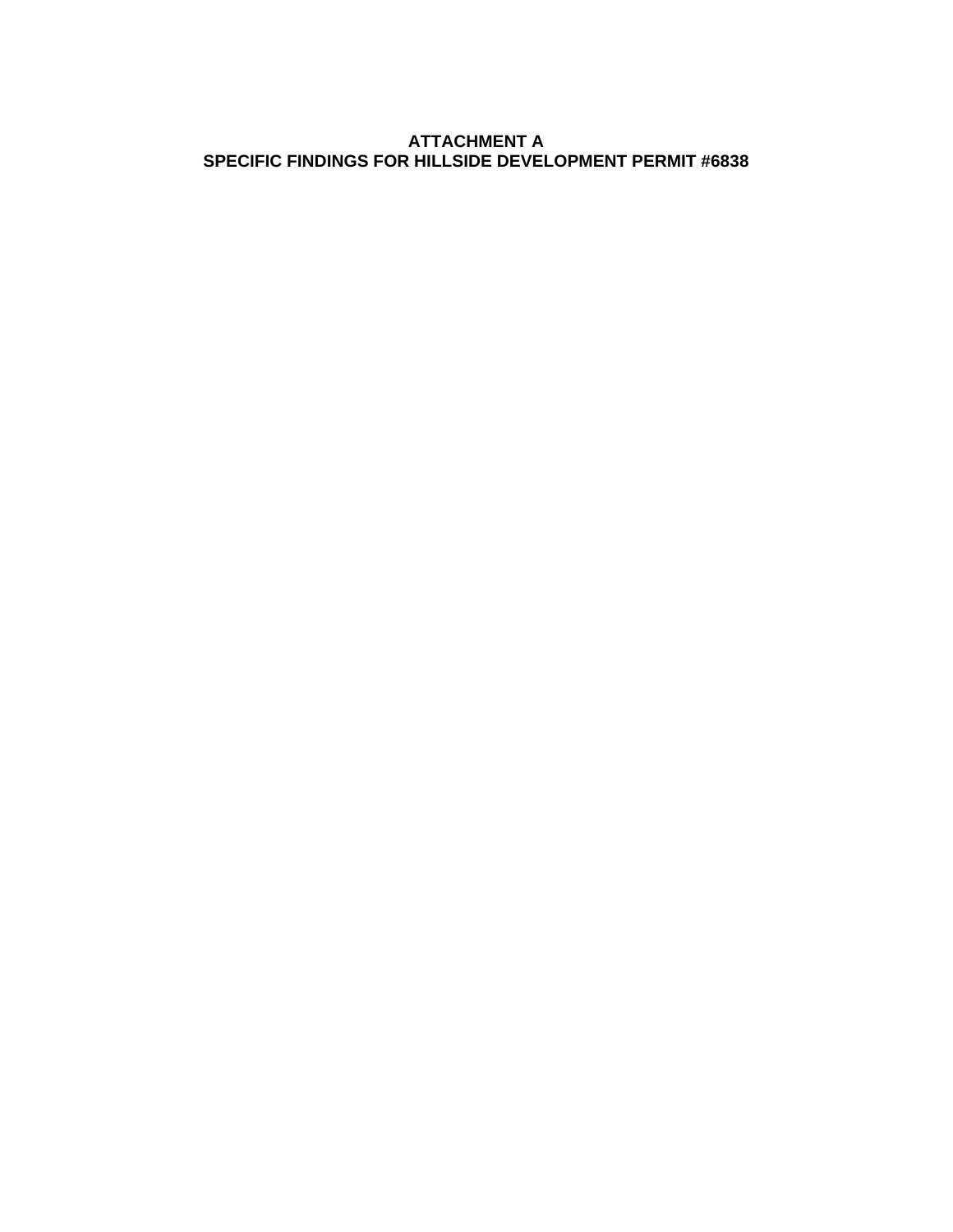## **ATTACHMENT A SPECIFIC FINDINGS FOR HILLSIDE DEVELOPMENT PERMIT #6838**

## Hillside Development Permit: To allow a two-story addition

- 1. *The proposed use is allowed with a Hillside Development Permit within the applicable zoning district and complies with all applicable provisions of this Zoning Code.* A single-family residential use is a permitted use within the RS-4-HD (Residential Single-Family, Hillside Overlay District) Zoning District. The proposed two-story addition to an existing single-story dwelling will be in compliance with all applicable development standards, including maximum allowable floor area, lot coverage, setbacks, building height, and off-street parking requirements of the RS-4- HD Zoning District.
- 2. *The location of the proposed use complies with the special purposes of this Zoning Code and the purposes of the applicable zoning district.* The subject property is zoned RS-4-HD, which is designated primarily for single-family residential purposes. The subject site and the surrounding properties within the neighborhood are developed with single-family residences. The proposed project will be consistent with existing development within the vicinity. As analyzed, the project will meet all applicable development standards for the RS-4-HD zoning district and Hillside Overlay such as setbacks, lot coverage and floor area, height and neighborhood compatibility.
- 3. *The proposed use is in conformance with the goals, policies, and objectives of the General Plan and the purpose and intent of any applicable specific plan.* The subject site is designated as Low Density Residential in the General Plan Land Use Element. General Plan Land Use Policy 21.5 (Housing Character and Design) encourages the renovation of existing housing stock in single- and multi-family neighborhoods. When additions or replacement housing is proposed, these should reflect the unique neighborhood character and qualities, including lot sizes; building form, scale, massing, and relationship to street frontages, architectural design and landscaped setbacks. The proposed project consists of a two-story addition primarily to the rear of an existing single-story single-family residence. The residence is setback far from the street and is contextually appropriate with the character of the neighborhood, particularly in regards to building form, massing, and architectural design. The use of the site would remain a single-family residence; therefore, the character of the single-family neighborhood would be maintained.

General Plan Land Use Policy 21.9 (Hillside Housing) requires residences to maintain appropriate scale, massing and access to residential structures located in hillside areas. The proposed two-story addition to the existing single-story residence complies with all the development standards set forth in the City's Zoning Code. The proposed living area of 3,816 square feet is compatible with the Neighborhood Compatibility floor area (3,816 square feet) of properties containing single-family residences within the immediate neighborhood. The residence proposes a blend of modern and ranch architectural styles utilizing earth tone colors and materials, an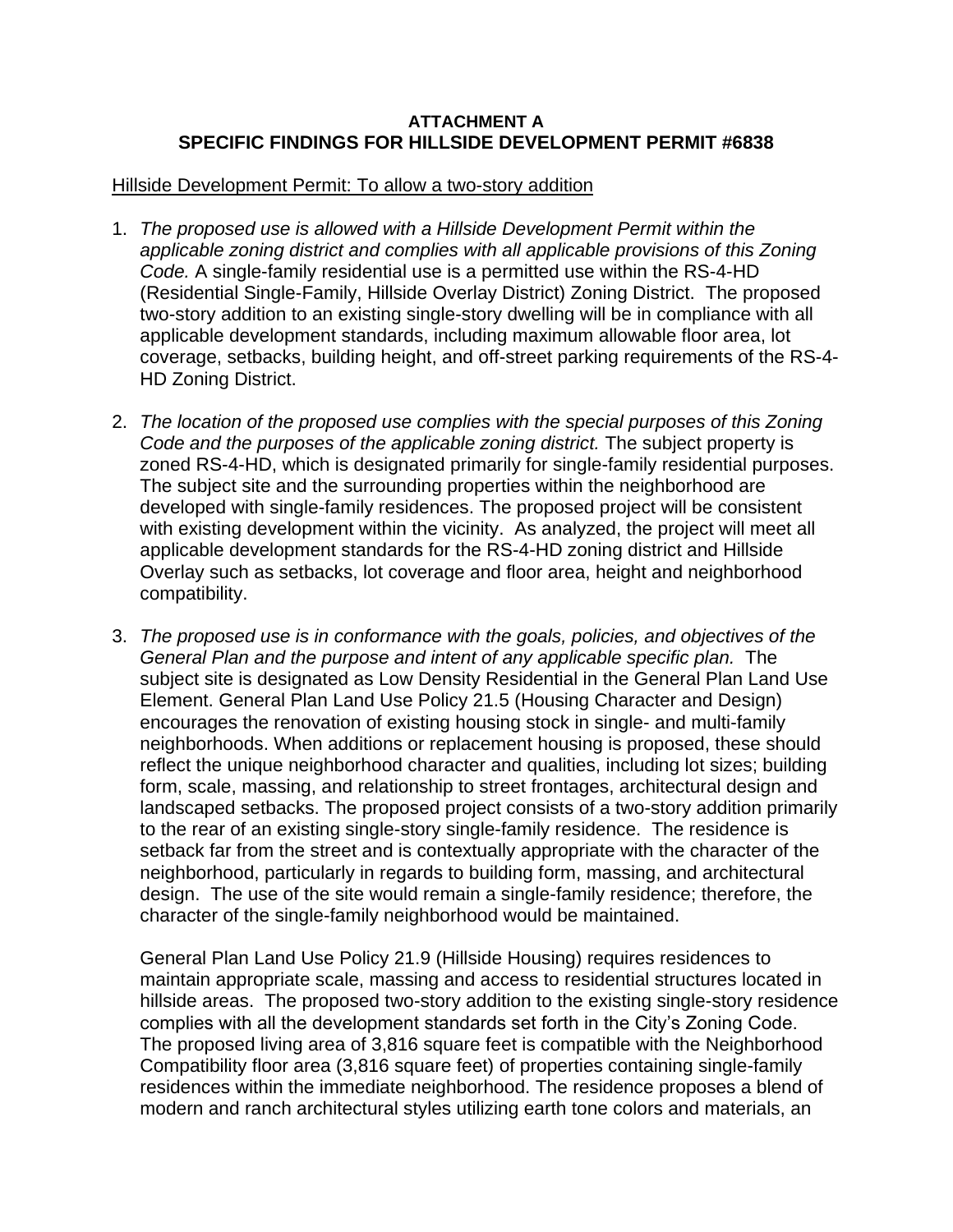architectural style and color scheme that is compatible with the architectural guidelines of the City's Hillside Development Ordinance. Additionally, the scale and massing of the proposed two-story addition is consistent with the scale and setting of the surrounding residences. Vehicle access to the site will continue to occur from Linda Vista Avenue via the existing driveway approach.

General Plan Land Use Policy 6.4 – (View Sheds) requires residences to recognize and protect significant views of the San Gabriel Mountains, the Arroyo Seco, open spaces along with views of significant structures such as the City Hall cupola, Central Library, and the Civic Auditorium." The proposed project is designed to minimize massing by adding additional square footage both at the existing main level of the single-story residence and a lower story below the main level's addition. The design of the addition will keep the appearance of residence as one story at the street level and limit potential impacts to views of these significant structures from surrounding properties.

Therefore, staff finds that the project would be consistent with General Plan objectives and policies.

- 4. *The establishment, maintenance, or operation of the use would not, under the circumstances of the particular case, be detrimental to the health, safety, or general welfare of persons residing or working in the neighborhood of the proposed use.* The proposed additions to the existing residence would not be detrimental to environmental quality, quality of life, or health, safety, and welfare of the public. Furthermore, the proposed additions are consistent with the objectives and policies of the Hillside Overlay District and the Design Principles of the General Plan. These design standards are specific to development of residential properties located within the Hillside Overlay District, which include architectural features, exterior wall features, privacy, support structures, and colors and materials. The proposed project has incorporated the building design with variation of architectural elements, features, and earth tone colors that are consistent with surrounding styles and massing. The additions are located in a way that reduces impacts to protected views to the maximum extent feasible, and most importantly the protection of the existing trees.
- 5. *The use, as described and conditionally approved, would not be detrimental or injurious to property and improvements in the neighborhood or to the general welfare of the City.* The proposed two-story addition to the existing single-family residence will be constructed in compliance with the current Building Code and Zoning standards. Furthermore, the City's plan check process will ensure that the proposed project will meet all of the applicable building and safety and fire requirements. The project must also comply with the conditions of approval required by the Public Works Department, Building and Safety Division, and Pasadena Fire Department. In addition, a Tree Protection Plan has been submitted to ensure that the project will comply with the City's Tree Ordinance. A Soils Engineering Report has been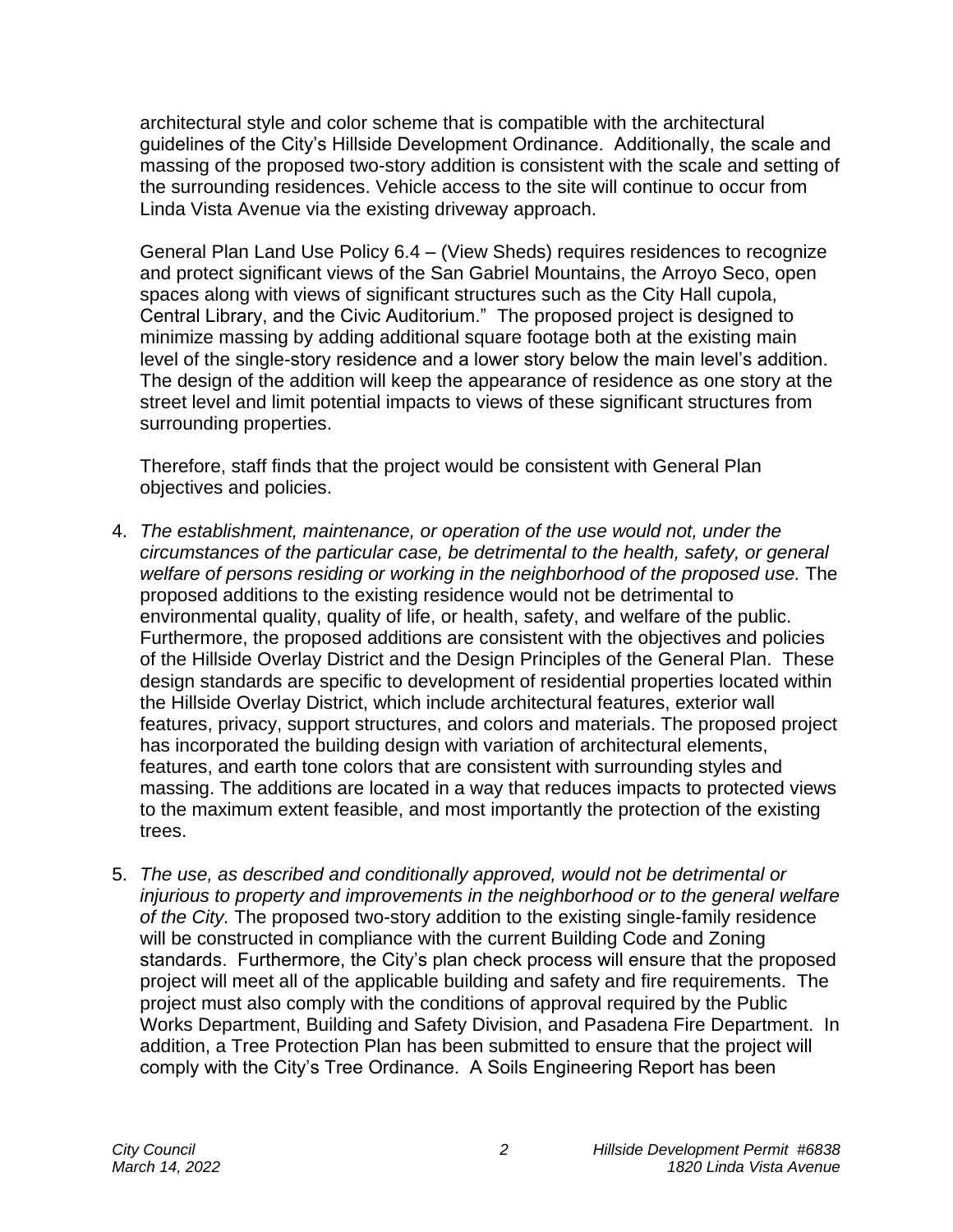submitted which reported that the site is considered feasible for construction of the proposed addition.

- 6. *The design, location, operating characteristics, and size of the proposed use would be compatible with the existing and future land uses in the vicinity in terms of aesthetic values, character, scale, and view protection*. The use of the site will remain as a single-family residential use. The project complies with all the development standards of the Zoning Code. The project is not located on the top of any prominent ridgelines and will not block protected views from neighboring properties to the maximum extent feasible. The proposed project will comply with the Neighborhood Compatibility requirements. The project has been designed with the use of natural materials, which are design elements that can be found in the neighborhood. Additionally, the proposed single-family residence's scale and massing is within the scale and setting of the surrounding residences. Thus, the project would be compatible with the existing and future land uses in the vicinity in terms of aesthetic values, character, scale, and view protection.
- 7. *The design, location, and size of the proposed structures and/or additions or alterations to existing structures will be compatible with existing and anticipated future development on adjacent lots as described in Section 17.29.060.D of this ordinance and in terms of aesthetics, character, scale, and view protection.* The Neighborhood Compatibility guidelines are established to ensure that a project is compatible with the character and scale of existing development in the vicinity. The size of the proposed residence (excluding the garage, pool equipment/storage space and the ADU) is 3,816 square feet, which is compliant with the maximum allowable Neighborhood Compatibility floor area of 3,816 square feet. The proposed project's scale and massing is compatible with the scale and setting of the surrounding neighborhood. From the street, the project will continue to appear as a single-story residence. The proposed lower-floor ADU addition will be located below the residence, within the cavity between the master bedroom addition and the rear yard slope, within the same side setbacks as the primary residence above it, and unable to be seen from the public street. All portions of the addition are set in such an area and designed in a manner that visibility from off the property would be limited to the maximum extent possible. The massing and architectural design, along with the existing topography and landscaping, help diminish the appearance of the proposed improvements. The exterior materials would include flat roofs, large glass openings for natural daylight and ventilation, stucco and wood finishes, clerestory windows at the north and south facades, and simple trim and detailing painted and finished with darker colors to blend into the hillside. Furthermore, as designed, the placement of the proposed additions would not impede the protected view of an adjoining property to the maximum extent feasible. Thus, the project is in scale with the context and character of existing and future development in the neighborhood in terms of aesthetics, character, scale, and view protection. Therefore, it is the staff position that the proposed size, design, materials, and color palette are consistent with the applicable design criteria (architectural features) of the Hillside Development Overlay and with properties in the neighborhood.